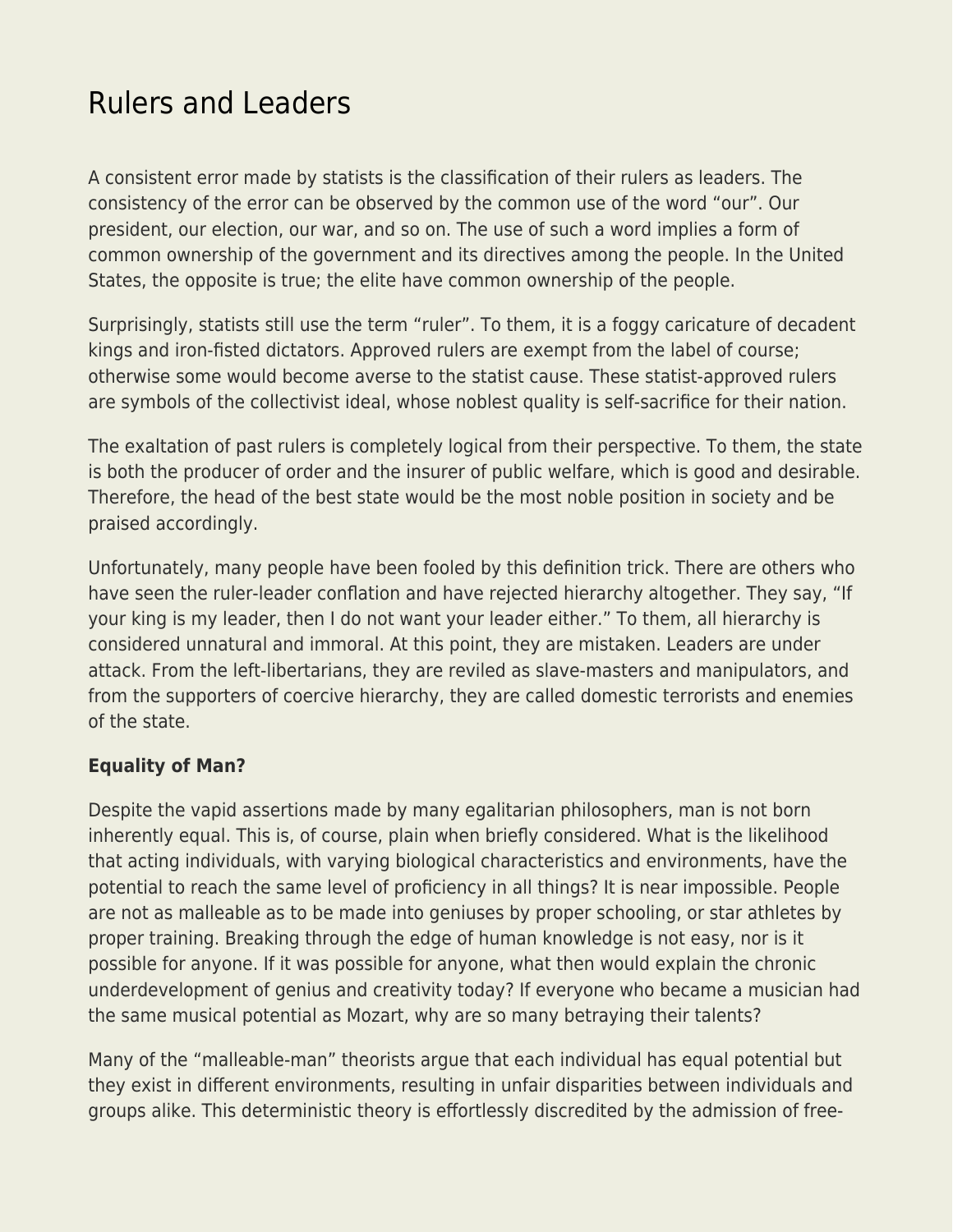will and the empirical evidence given by people in equivalent situations acting differently (e.g. twins). It is obvious that the environment that someone is brought up in will affect their development to some extent, but to say they are not in control of their actions is a serious error.

The undeniable fact that men are unequal is in fact a cause for hope. If all men were equal, that would imply a knowledge barrier which none could cross, unless it is believed that everyone enjoys unlimited potential. The quality of music, literature, and art would plateau. Athletes would reach the limit of their potential and all sports matches would be drawn in the long run. Scientists would eventually reach the point of static knowledge. The flow of new ideas would stop completely. Genius is rare, but because it exists, there is hope for improvement. The biggest problems facing humanity will only be solved as long as there is inherent inequality. Humanity's achievements are far from their peak.

## **Hierarchy and the Benefits of Social Organization**

Hierarchies form as a consequence of man's social nature and because men are naturally unequal. In a social context, a hierarchy is a system of organization where people are arranged either by coercive authority or ability. When there is a good voluntary hierarchy, everyone involved benefits to the fullest degree possible. Those with the greatest ability will rise to the top, benefiting everyone else—even the common man. This is because skill and efficiency are rewarded, allowing for vertical movement.

There are two categories of hierarchy: voluntary and coercive. The two of these have been often confused, especially by the left-anarchists and communists in the nineteenth and early twentieth centuries, who classified all hierarchy as coercive. This was a consequence of their primary assumption that all men are naturally equal, and therefore hierarchies are unnatural.

Because the state is coercive by definition, a consistent error made primarily by rightauthoritarians is the conflation of voluntary hierarchy with meritocracy. The mistake is honest but serious, for even in meritocratic states there is rigidity and coercion to be found. A meritocratic society, as opposed to a meritocracy, can be described as synonymous with voluntary hierarchy.

A voluntary hierarchy is one that is not imposed by force. The fact that it is voluntary justifies it. As a consequence of owning his own body, man has the right to associate with anyone he pleases. When individuals voluntarily take part in a hierarchy, who is to say it is unjustified? A higher power that has a master plan for them? A ruler who really has their best interests in mind, because the cattle are too weak to defend themselves or know what's best for them?

Coercive hierarchy is opposite to voluntary hierarchy in nature. Physical force is required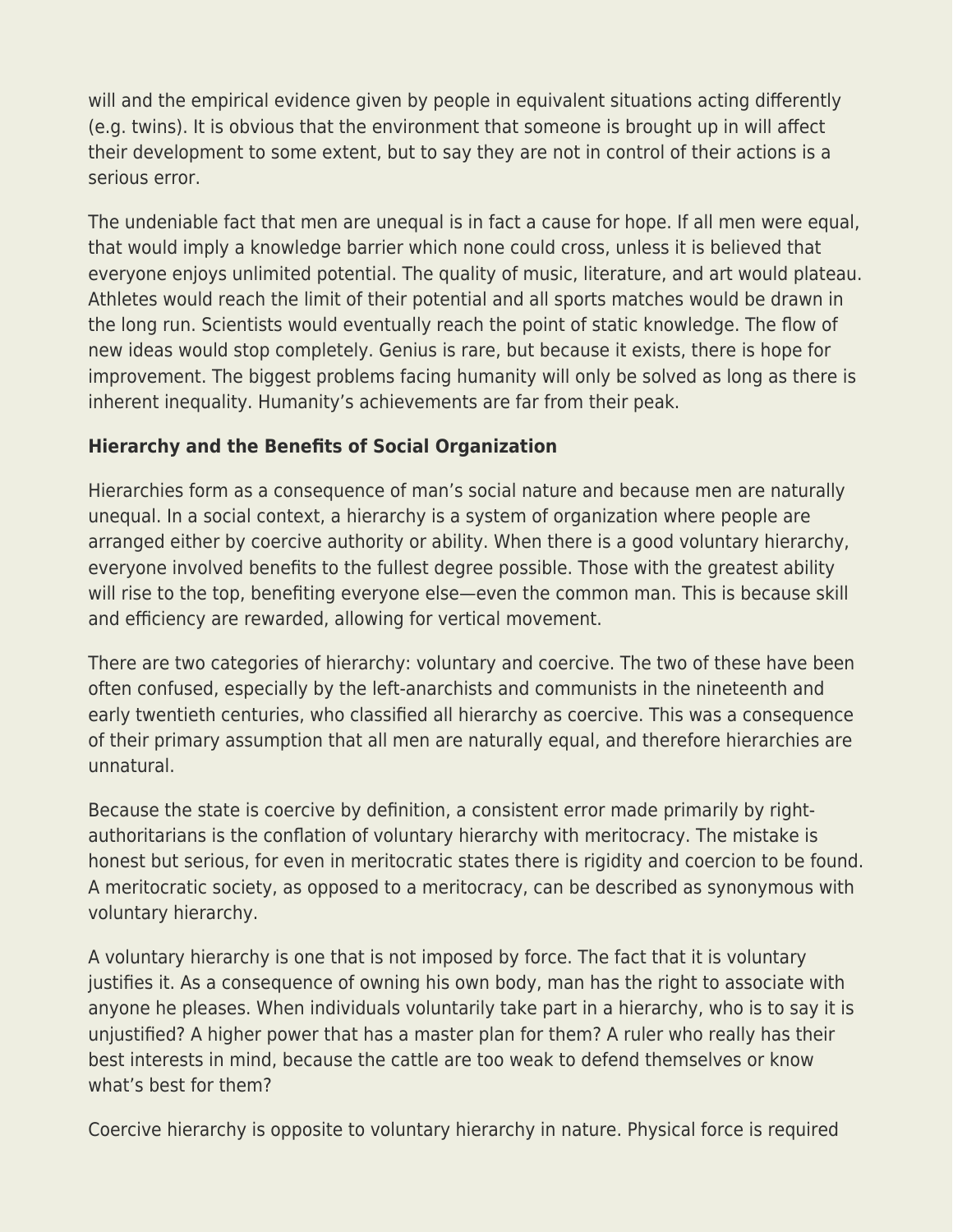for its maintenance. A coercive hierarchy exists solely for the maintenance of itself, which means the subjugation of one group or individual for another's advantage. Coercive existence is slavery, and slavery only benefits those holding the whip.

# **The Art of Leadership**

Because there are two fundamental categories of hierarchies, voluntary and coercive, there must be two distinct apexes. The apex of the voluntary hierarchy is characterized by the leader(s), while the apex of the coercive hierarchy is characterized by the ruler(s). If voluntary hierarchies can be good, then it must be possible for leaders of such hierarchies to be good. What is the good leader like, and what do they produce?

It is tempting at first to say that a good leader will have many followers. However, this does not hold up upon closer scrutiny. A leader is someone who has followers and provides direction to them. Therefore, the skill of a leader is not to be judged based on the number of followers they attract. This is even more apparent because the good can be unappealing to some, and a charlatan could easily exploit that fact and have more appeal. If combined with rhetorical skills, the fraud may find themselves with a larger following than the good leader ever thought was possible.

In any art, there will always be those few who possess a greater understanding than most as a result of man's unequal nature. There will always be remarkable individuals who are masters in their field, such as master craftsmen, writers, artists, etc. An important question is this: Does the prerequisite of being a master in their field exist to be a leader? In other words, do all leaders need to be masters? Obviously, not all masters are leaders. If a leader is one that provides direction to others, it is possible that one could be masterful in their art but not be a leader. In this scenario, instruction, direction, or a general commanding nature are absent.

It is possible that a leader can exist without being a master in their art. For example, a popular orator may have a large group of followers but may not be a master in the art that they are speaking of. The orator could claim that the sun is really purple, not yellow, and as long as the followers assent or at least continue to support the orator, he is still their leader. If he is not completely foolish, the orator is still a master, but not one in the art he professes. He is really a master of deception.

The purple-sun cult may be an extremely popular movement, thus making it accurate to call the original orator a good salesman. But he is a bad leader. He is deceiving his followers and probably using them for another more nefarious purpose.

In fairness, the question "Do all leaders need to be masters?" should be reformulated into a better question: Do all good leaders need to be masters?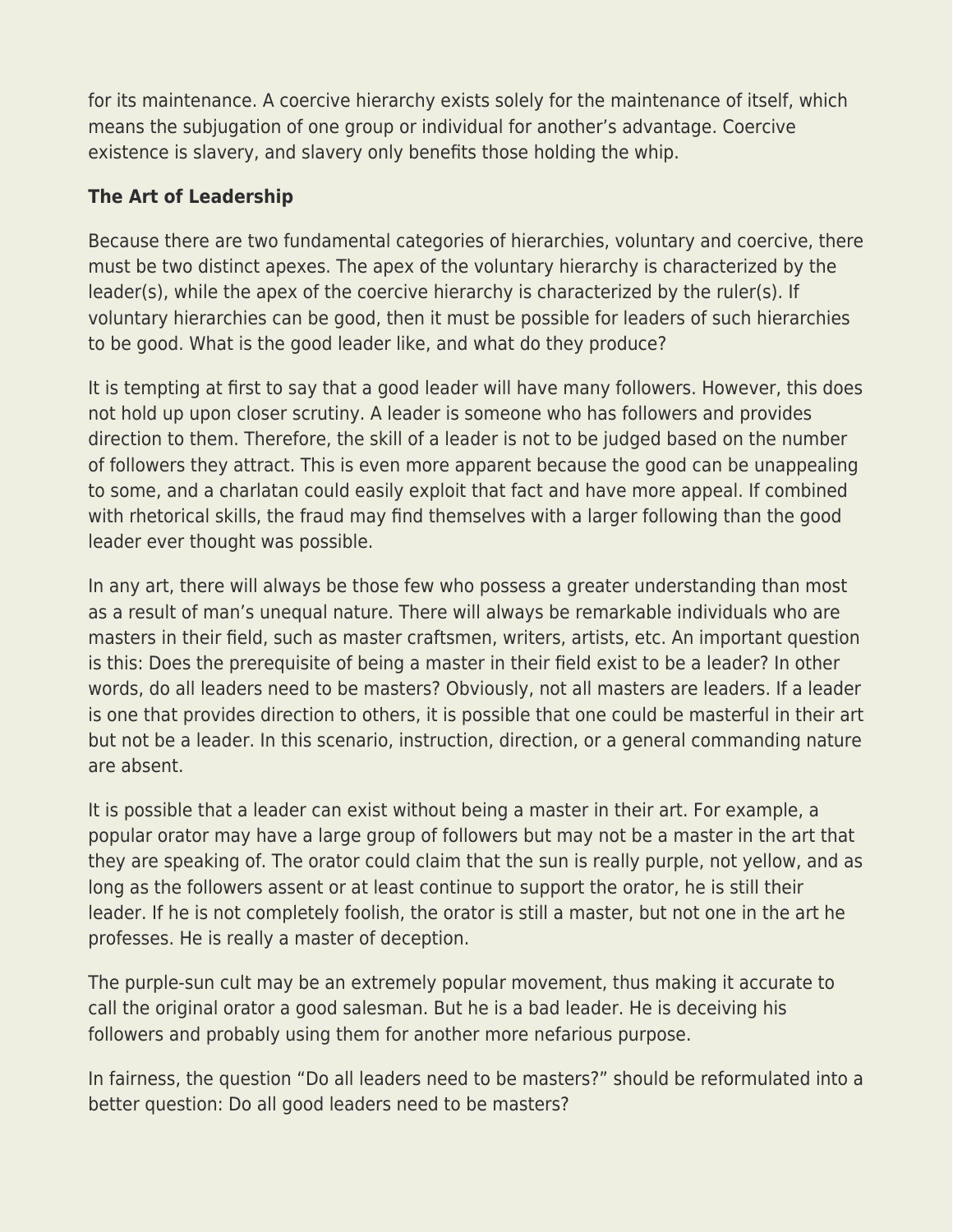Good leaders must be masters in their art, or otherwise they would not be able to direct others. For example, how could a conductor lead an orchestra without knowledge of music? It is also true to say that this conductor would be a better leader of their orchestra if they knew more about conducting and music. The master is better able to guide others in their art because they are knowledgeable in it.

Because they are masters in their art, they necessarily produce goods, just like anyone else who has a certain skill. The good musician makes good music, the good bricklayer makes good walls, the good general will have good strategy, and so on. The good leader provides good direction to others, making it possible for the follower to live in a way they could not have before. The good leader will guide followers in the right direction, thus improving them. Therefore, the good that a good leader provides is the improvement of others in the specific art that they are masterful in.

## **The Leader's Acquiescence**

As we have proved earlier, merit-based voluntary hierarchies benefit all those involved in them. They are also extremely fluid (unlike coercive hierarchies), meaning that there is potential for individuals to move vertically in the hierarchy. This necessarily means that the apex position of a voluntary hierarchy, the leader, can move down (it is obviously impossible to rise even further). Because of this recognition and our previous conclusions, there are two facts to consider: 1) The best leader may not always be at the top of the hierarchy at any given time, and 2) there is some natural accountability due to the structure's voluntary and merit-based aspects. These two facts are related in an important way.

Some supporters of coercion (coercionists) argue that it is necessary to "ensure" through force that the best leader is at the apex. They argue that because men are not equal, hierarchies are necessary for social organization, but the majority of people should not choose who resides at the apex position of the hierarchy. An organized elite (the royal family, the ruling party, etc.) should decide because they are better able than most. It is true that sometimes people will not always follow the best leaders, man is obviously capable of error. But in a merit-based voluntary hierarchy, the best leaders are the most likely to rise to higher positions. A rigid social structure is deleterious to everyone involved, but especially those at the bottom. In this case, the exceptional are not allowed to rise naturally, and merit is substituted for allegiance to the system. The benefits of the exceptional are lost, and the detriments of the average are gained.

The fatal flaw of the coercionists is that they do not recognize the differences between leaders and rulers. To them, the words are interchangeable (for example, the German word "Fuhrer" means leader. This was Adolf Hitler's official title from 1934-1945). In reality, the relationship between the leader and their followers is one of acquiescence, not superiority.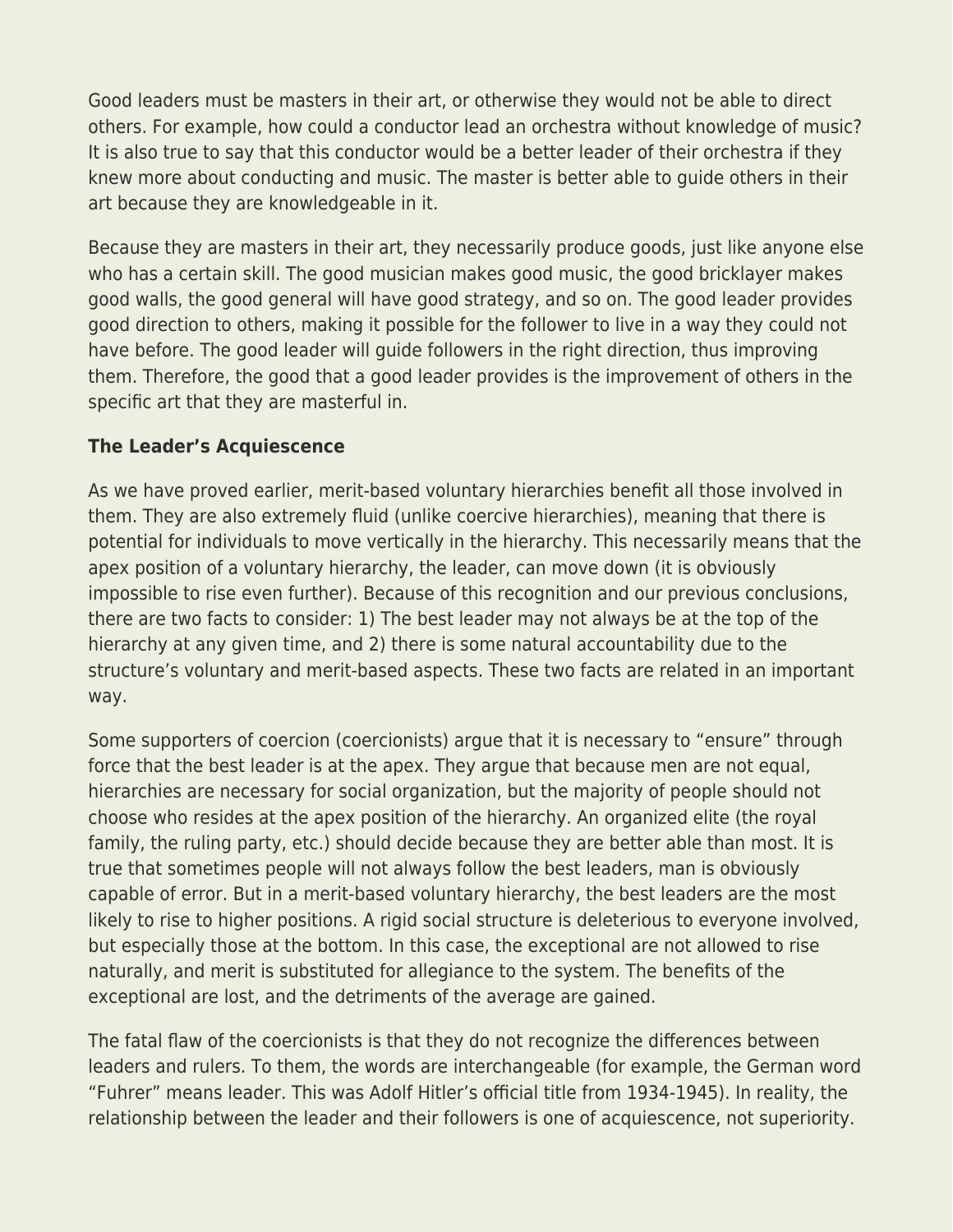The leader is accountable to their followers, and their position in the hierarchy is due to the fact that other people find value in them. The case of the ruler is the opposite; their subjects are accountable to them and live to serve them. How is it possible that coercionists think the best leaders will come through force? It is absurd to think that force will ensure that the best leader is placed at the apex. In fact, the opposite is more likely. A ruler would be incentivized to keep their position through any means necessary, squashing all opposition. Is this what leadership means to them?

Only through the consent of the followers is the leader's position given, and this consent is only given if the leader is believed to be good by them.

The hierarchical coercionists have one strong point, however. The majority of people are incapable of choosing the best leader. Maybe only the upper fifth (this is pure speculation) of the bell curve of intelligence is really capable of this choice if forced to make a blind vote-it could be even less given that there is likely a lack of information and incentive. How is it possible that the right people can ever be chosen? And if the right people are never chosen, then how can the interests of the many be represented in a hierarchy?

The problem with this argument made by the hierarchical coercionists is that merit-based voluntary hierarchies do not rely on the blind votes of the many. Does a cashier get a vote on who the next CEO is? No, a board of chief investors decides who will best represent the company into the future. In a merit-based voluntary hierarchy, concrete results will prove the value of someone's position, not the majority will. A lack of results can end with the change of the leader, meaning that they are held to some level of accountability.

Rulers, on the other hand, answer to no one. Their position in the hierarchy was not given to them by others, and as a consequence, their authority is utterly illegitimate. There is very little, if any, accountability for rulers. The only thing that can constrain them is the physical limitations of reality.

### **What Rulers Really Are**

Perhaps the best way to know the ruler is to know what he produces. For example, we would know someone as a painter because they make paintings, or a horseman because they ride horses. A ruler is called a ruler because they rule, but what does ruling really consist of? Once it is known what the ruler produces, it will be possible to judge the ruler for what he really is.

Hierarchical coercionists argue that the ruler produces order. Without him, the masses are left blind and helpless. But if this is true, then all voluntary hierarchy must be bad, because to them, coercion produces order. Does this mean that the business must force the customer to buy their product? Should the teacher force the student to agree? Should the extended family force parents to remain married? In all of these cases, it is clear that force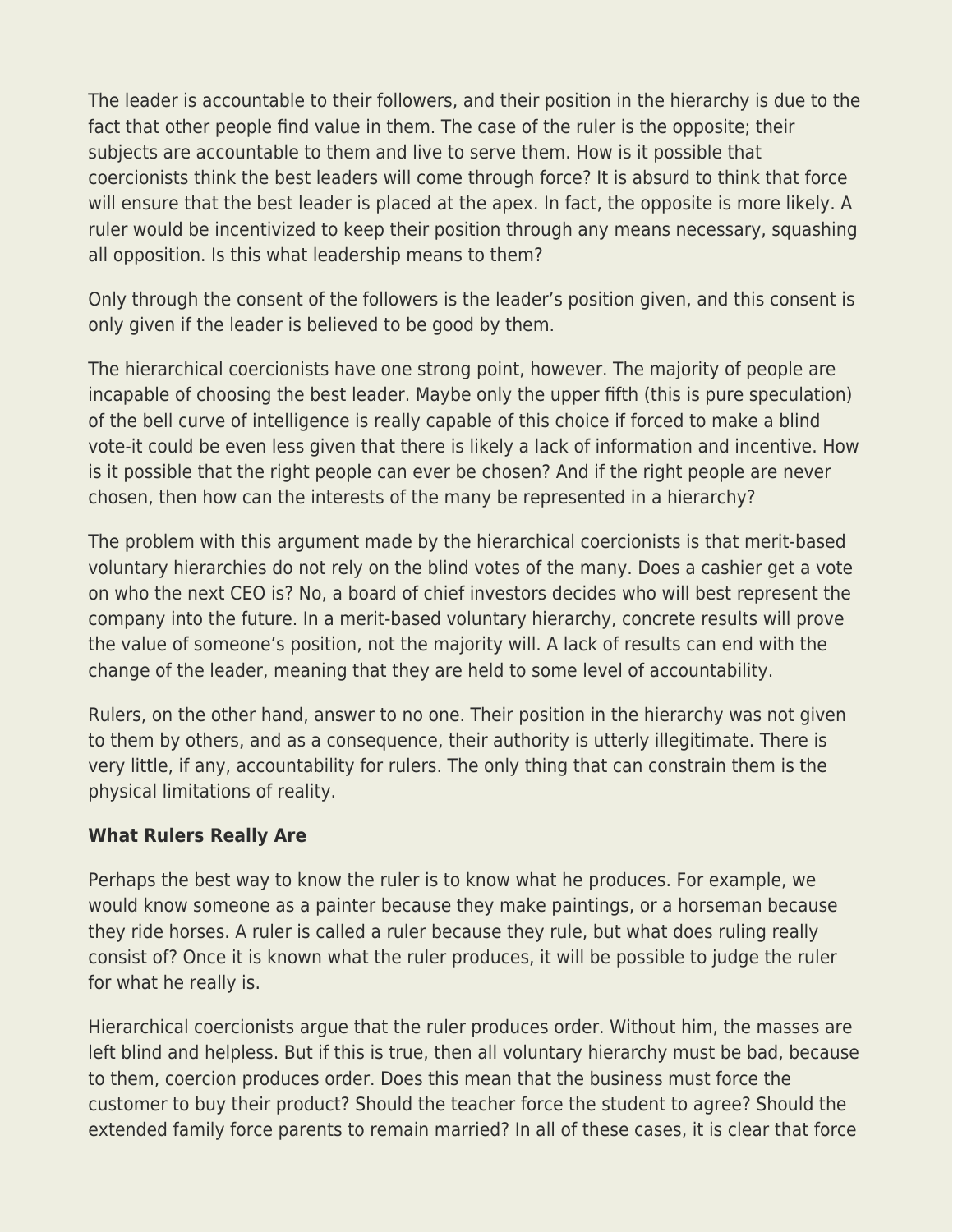does not create order, but conflict. If the initiation of force does not create order on a small scale, then why should it be different on a larger one? In reality, the larger scale would only amplify the effects. Large-scale coercion leads to large-scale conflict.

So, if coercion produces conflict rather than order, then what the ruler produces is not a good at all. The ruler produces only bads, the only good consequences seem to result when coercion is used but not needed, and that means they are not producing anything. For example, an imaginary state where no one drinks alcohol has just ratified an anti-drinking law. This law would at this specific time produce no conflict because nobody drank alcohol to begin with. The law does not have any good effects and is irrelevant, but at least it does no harm. However, the time spent expanding the bureaucracy and legislating such a law would be wasteful because it is not needed, so even in this scenario, the ruler has produced only bads. So it seems that the only law that could be imposed that would not result in conflict would be one that is not only unnecessary but also unenforced.

If the ruler produces only bads, then it is appropriate to categorize the ruler as base. If the ruler is base, then why is it so often that they are revered?

The unskilled ruler is a tyrant only, and it is easy to see their effect on society. The skilled ruler, however, is an envious manipulator and slave master in disguise. They want to emulate the real position of the leader by using false means, mainly by deception of the majority. Even the most well-liked rulers did not have full approval at their peak in popularity. The methods in which rulers gain the support of the many are vile and reprehensible. The most abhorrent of which is the indoctrination of children, who are innocent and weak compared to their adult counterparts. Another method is by fomenting intergroup conflict by promising great wealth to one group at the expense of the other.

The repeated lies are necessarily a consequence of the foundation of their rule. Because the ruler's position in a hierarchy is illegitimate, the means by which they must sustain their position will also be illegitimate. The worse the violation of rights, the more lies are needed to justify the violation to preserve the coercive hierarchy. Without the bigger lie, the perceived legitimacy is lost. The worst lie is the idolatry of the ruler. It is easiest for the ruler to keep the subjects in line if they step into their own chains. In this way, the subjects are unaware of their own oppression.

### **An Unlicensed Prognosis**

Today, the structure of the western world is marked by the abundance of "liberal" democracies. The structure of these governments has been raised on philosophicallyfractured foundations, leading to the general perversion of morality, the growth of monolithic bureaucracy machines, and the attack on capitalism that is characteristic of these states. The subjects of these states are universally chained (to varying degrees). This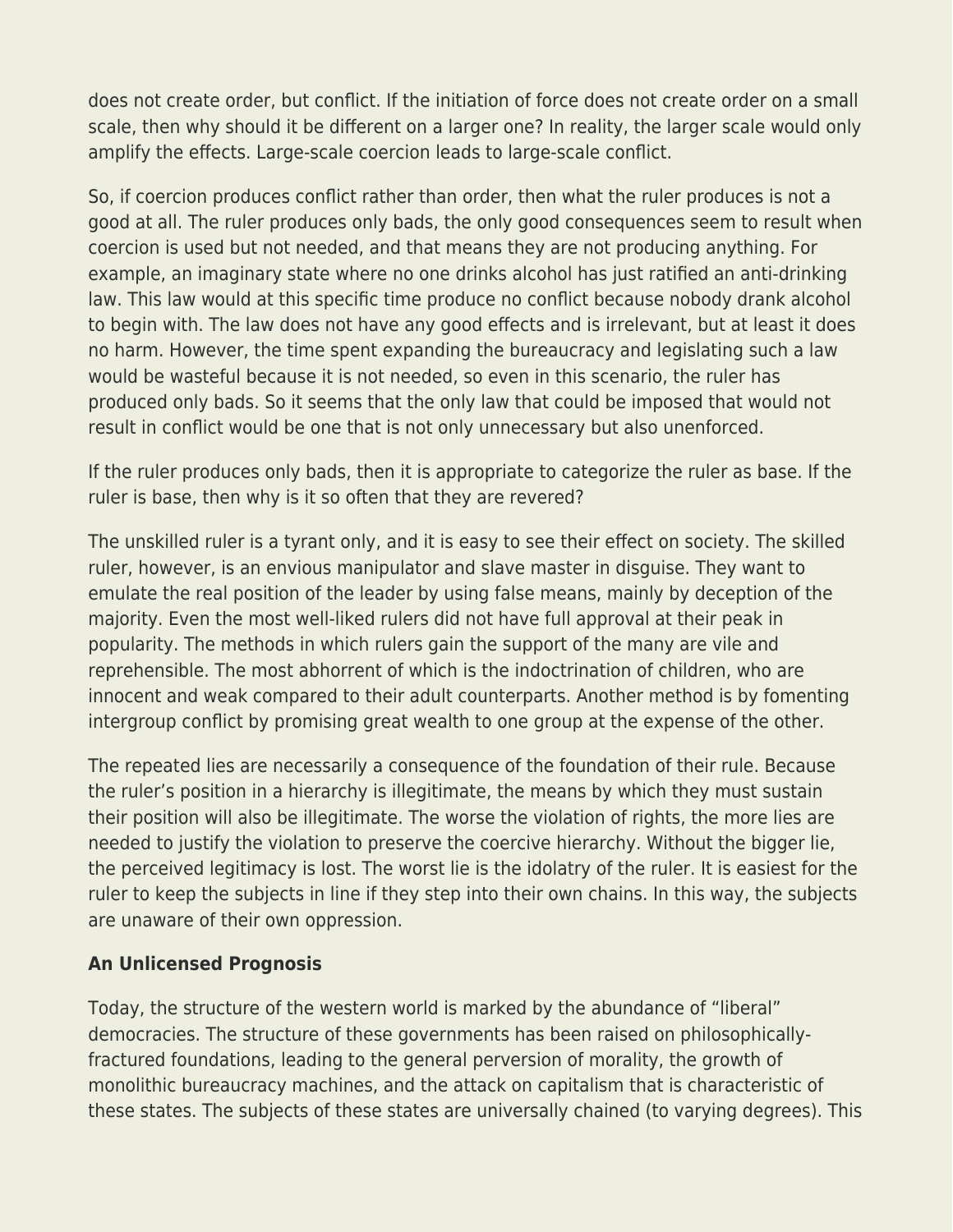isn't surprising, however; the true, unmasked nature of the state is institutionalized coercion.

Rulers use coercion to maintain their position in the hierarchy. When the use of coercion is justified by rulers and in turn carried out, the rights of the individual's self-ownership are nullified, and they are merely property to be used by the ruler.

In a world of coercion, good leaders are of the utmost importance. As was noted earlier, the natural inequality of man means that some extraordinary people can change the world. Without them, there would be no hope for a better future.

It is also true that some very skilled, advantaged, and intelligent people have betrayed the lottery given to them to build the modern machines of coercion. Some of them may have been oblivious to this fact, but most are without vindication. The obscene cruelty-or from the coercionists' perspective, the "virtuous suffering for the greater good", as a result of the state's actions does not go unnoticed. It is, of course, inevitable in a world filled with acting individuals that some people use their power for good, and others for evil.

There are at least two bright beacons of hope for a world without rulers, both of which are foundational in nature.

The first is the more obvious one, which is the nature of good against evil. The things that are good are also rational, and the things that are evil irrational. It is not rational to be evil or irrational to be good. If the good is rational and evil irrational, and reason is connected to objective reality, then the good is in tune with reality. If the good corresponds to objective reality, then good leaders will always have an advantage over rulers. The war of rationality vs. irrationality is played on the field of reality, giving the good a clear advantage. If I was to put my money on one of these teams, I'd choose the good in a heartbeat.

The second cause for hope lies with the ultimate flaw of coercionism. Coercion, unlike persuasion, causes conflict and is unsustainable in the long run. A society that philosophically accepts coercionism will create too much conflict for itself and will implode. So long as there are good people, there is a possibility for improvement, and only a few are required.

It is absurd to say that there will ever be a world without rulers. Rulers are everywhere in our lives: they are childhood bullies, abusive parents, egotistical educators, controlling spouses, and all other violators of property. There will never be a world where such people do not exist. But a world without institutionalized coercion can exist, and the evidence is in our everyday lives.

The overwhelming majority of regular daily activities are performed without coercion. If